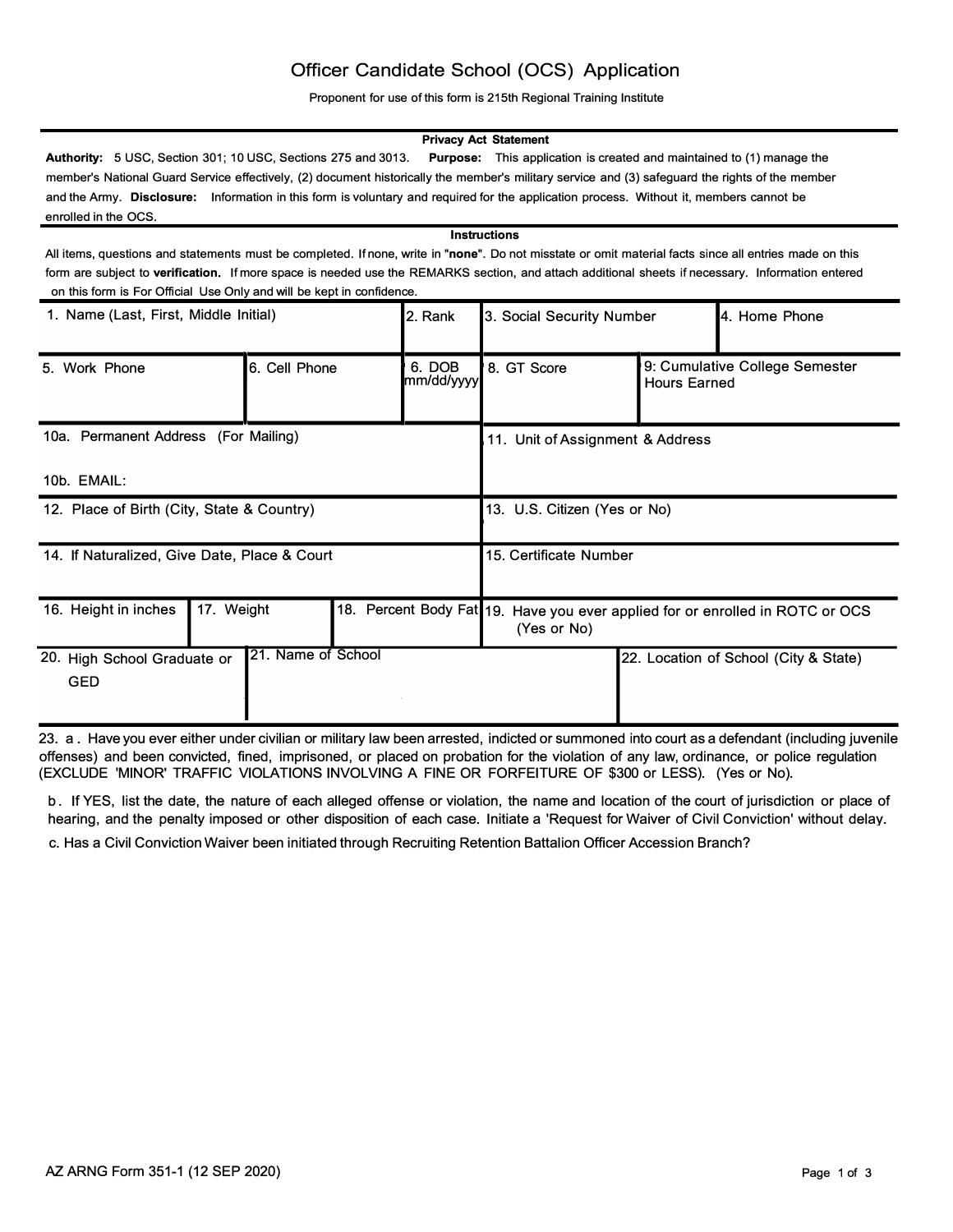| Officer Candidate School (OCS) Application |  |  |
|--------------------------------------------|--|--|
|--------------------------------------------|--|--|

| 24. CIVILIAN EDUCATION                     |                                |    |                   |                             |            |                       |
|--------------------------------------------|--------------------------------|----|-------------------|-----------------------------|------------|-----------------------|
| Name and Location of College or University | Dates (Month & Year - mm/yyyy) |    | Credits<br>Earned | Degree<br>Completed Type of | Completion |                       |
|                                            |                                |    |                   |                             |            | <b>Major Subjects</b> |
|                                            | From                           | To |                   |                             | Degree     |                       |
|                                            |                                |    |                   |                             |            |                       |
|                                            |                                |    |                   |                             |            |                       |
|                                            |                                |    |                   |                             |            |                       |
|                                            |                                |    |                   |                             |            |                       |
|                                            |                                |    |                   |                             |            |                       |
|                                            |                                |    |                   |                             |            |                       |
|                                            |                                |    |                   |                             |            |                       |
|                                            |                                |    |                   |                             |            |                       |

## 25. MILITARY EDUCATION

| <b>Course Title</b> |  | If NO, explain in |                                            |
|---------------------|--|-------------------|--------------------------------------------|
|                     |  | To                | Remarks section.                           |
|                     |  |                   |                                            |
|                     |  |                   |                                            |
|                     |  |                   |                                            |
|                     |  |                   |                                            |
|                     |  |                   |                                            |
|                     |  |                   |                                            |
|                     |  | From              | Dates (Month & Year - mm/yyyy) Completion. |

# 26. MILITARY SERVICE (ACTIVE DUTY, RESERVE AND NATIONAL GUARD)

| Service Component Dates (month/year)<br>show from & to periods (i.e., US Army<br>Reserves 6/93 to 7/97) | <b>Highest Rank</b><br>Held | Assignment<br><b>MOS or Duty</b> | <b>Type Discharge</b> | Reason for Discharge |
|---------------------------------------------------------------------------------------------------------|-----------------------------|----------------------------------|-----------------------|----------------------|
|                                                                                                         |                             |                                  |                       |                      |
|                                                                                                         |                             |                                  |                       |                      |
|                                                                                                         |                             |                                  |                       |                      |

## 27. **MAIN** CIVILIAN EMPLOYMENT

| Job Title | Name of Company | Location of Work (City, State) |
|-----------|-----------------|--------------------------------|
|           |                 |                                |

Principle Duties (Describe Briefly)

28. Remarks - Experience, proficiencies and special abilities not shown elsewhere in this application. Attach continuation sheets if additional space is needed.